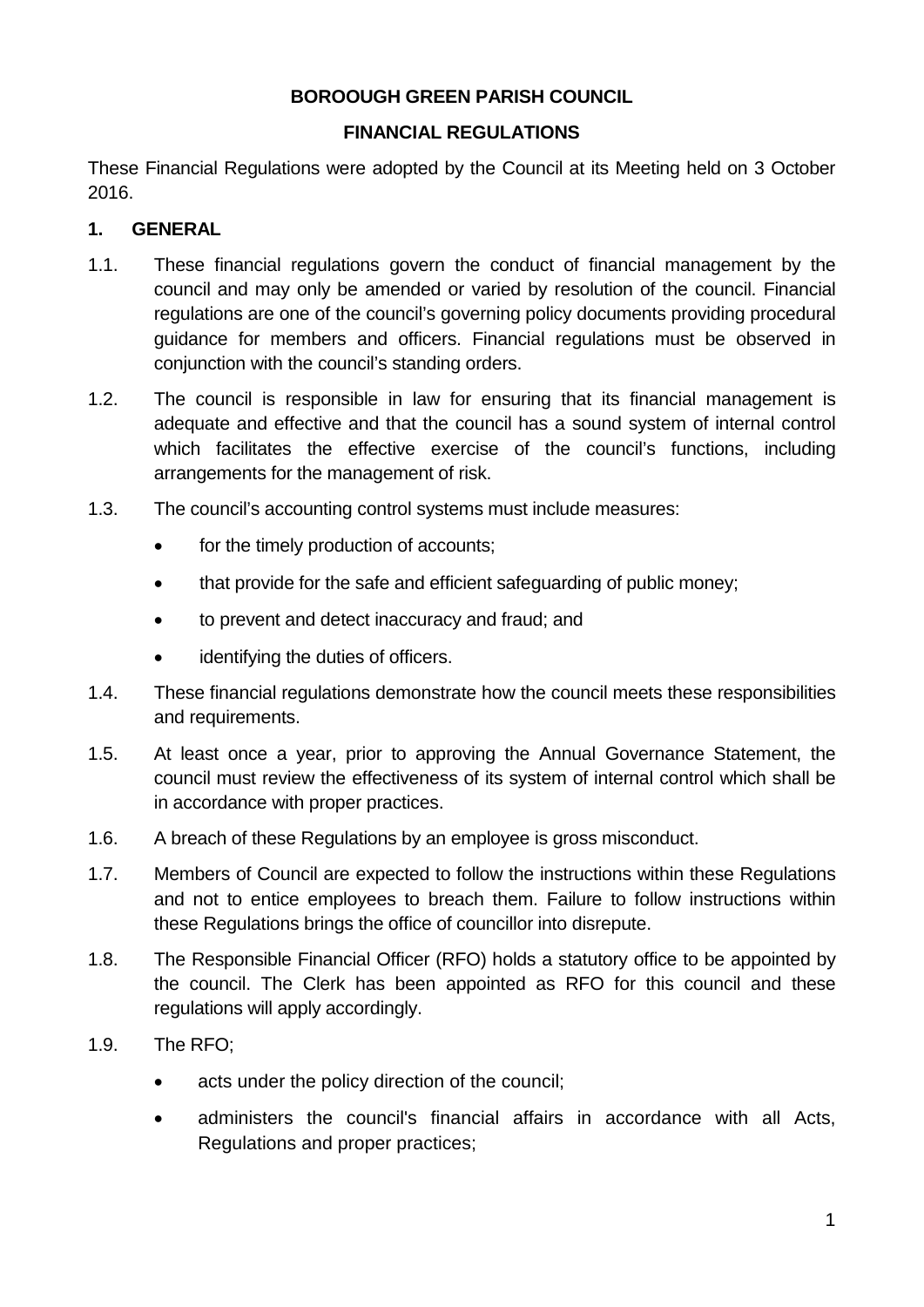- determines on behalf of the council its accounting records and accounting control systems;
- ensures the accounting control systems are observed;
- maintains the accounting records of the council up to date in accordance with proper practices;
- assists the council to secure economy, efficiency and effectiveness in the use of its resources; and
- produces financial management information as required by the council.
- 1.10. The accounting records determined by the RFO shall be sufficient to show and explain the council's transactions and to enable the RFO to ensure that any income and expenditure account and statement of balances, or record of receipts and payments and additional information, as the case may be, or management information prepared for the council from time to time comply with the Accounts and Audit Regulations<sup>1</sup>.
- 1.11. The accounting records determined by the RFO shall in particular contain:
	- entries from day to day of all sums of money received and expended by the council and the matters to which the income and expenditure or receipts and payments account relate;
	- a record of the assets and liabilities of the council; and
	- wherever relevant, a record of the council's income and expenditure in relation to claims made, or to be made, for any contribution, grant or subsidy.
- 1.12. The accounting control systems determined by the RFO shall include:
	- procedures to ensure that the financial transactions of the council are recorded as soon as reasonably practicable and as accurately and reasonably as possible;
	- procedures to enable the prevention and detection of inaccuracies and fraud and the ability to reconstruct any lost records;
	- identification of the duties of officers dealing with financial transactions;
	- procedures to ensure that uncollectable amounts, including any bad debts are not submitted to the council for approval to be written off except with the approval of the RFO and that the approvals are shown in the accounting records; and
	- measures to ensure that risk is properly managed.

<span id="page-1-0"></span>-

1.13. The council is not empowered by these Regulations or otherwise to delegate certain specified decisions. In particular any decision regarding: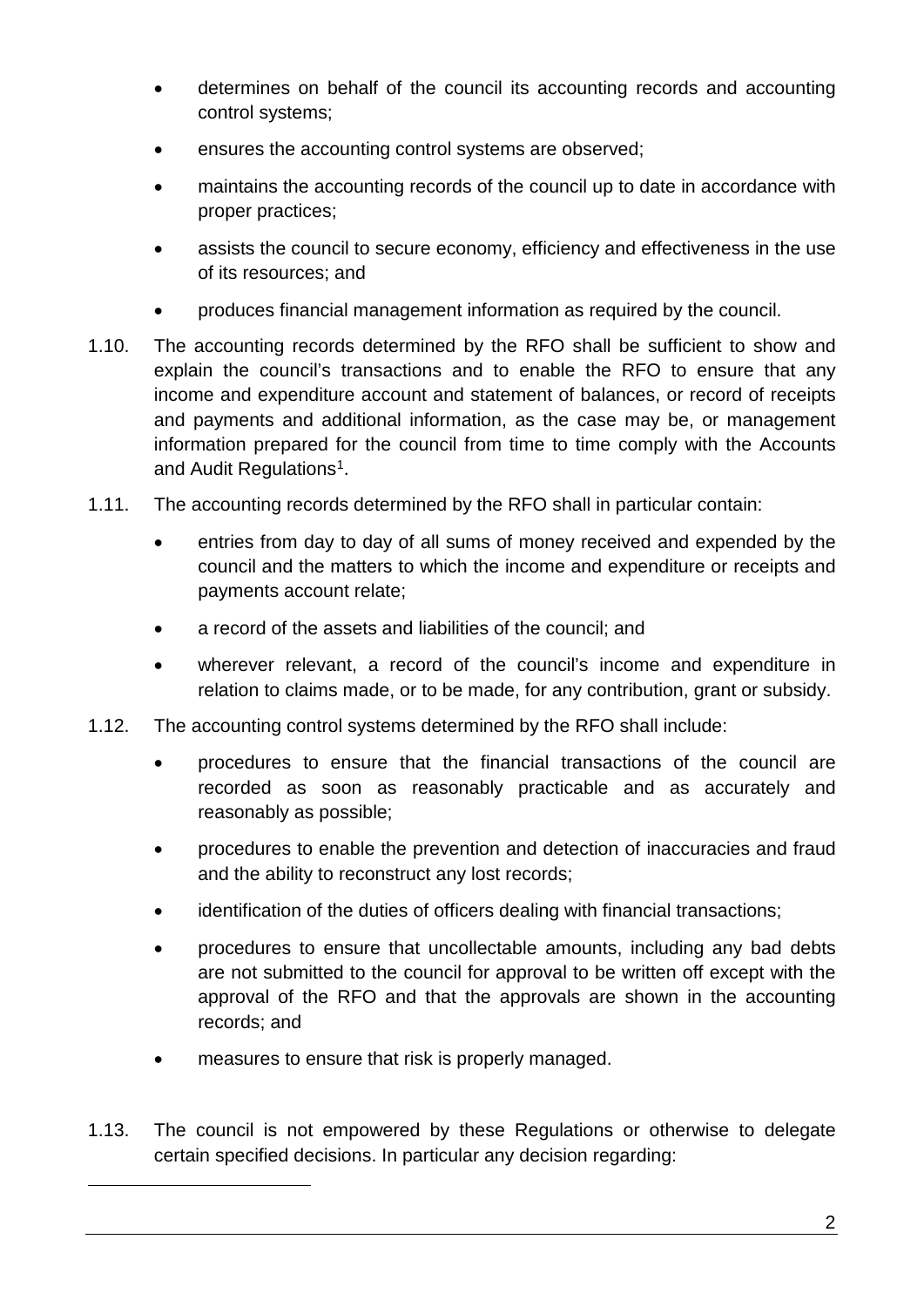- setting the final budget or the precept (council tax requirement);
- approving accounting statements;
- approving an annual governance statement;
- borrowing;
- writing off bad debts:
- declaring eligibility for the General Power of Competence; and
- addressing recommendations in any report from the internal or external auditors,

These shall be matters for the full council only.

- 1.14. In addition the council must:
	- determine and keep under regular review the bank mandate for all council bank accounts;
	- approve any grant or a single commitment in excess of £500 and
	- in respect of the annual salary for any employee have regard to recommendations about annual salaries of employees made by the relevant committee in accordance with its terms of reference.
- 1.15. In these financial regulations, references to the Accounts and Audit Regulations or 'the regulations' shall mean the regulations issued under the provisions of section 27 of the Audit Commission Act 1998, or any superseding legislation, and then in force unless otherwise specified.

In these financial regulations the term 'proper practice' or 'proper practices' shall refer to guidance issued in *Governance and Accountability for Local Councils - a Practitioners' Guide (England)* issued by the Joint Practitioners Advisory Group (JPAG), available from the websites of NALC and the Society for Local Council Clerks (SLCC).

# **2. ACCOUNTING AND AUDIT (INTERNAL AND EXTERNAL)**

- 2.1. All accounting procedures and financial records of the council shall be determined by the RFO in accordance with the Accounts and Audit Regulations, appropriate guidance and proper practices.
- 2.2. On a regular basis, at least once in each quarter, and at each financial year end, a member other than the Chairman or a cheque signatory, shall be appointed to verify bank reconciliations (for all accounts) produced by the RFO. The member shall sign the reconciliations and the original bank statements (or similar document) as evidence of verification. This activity shall on conclusion be reported, including any exceptions, to and noted by the council.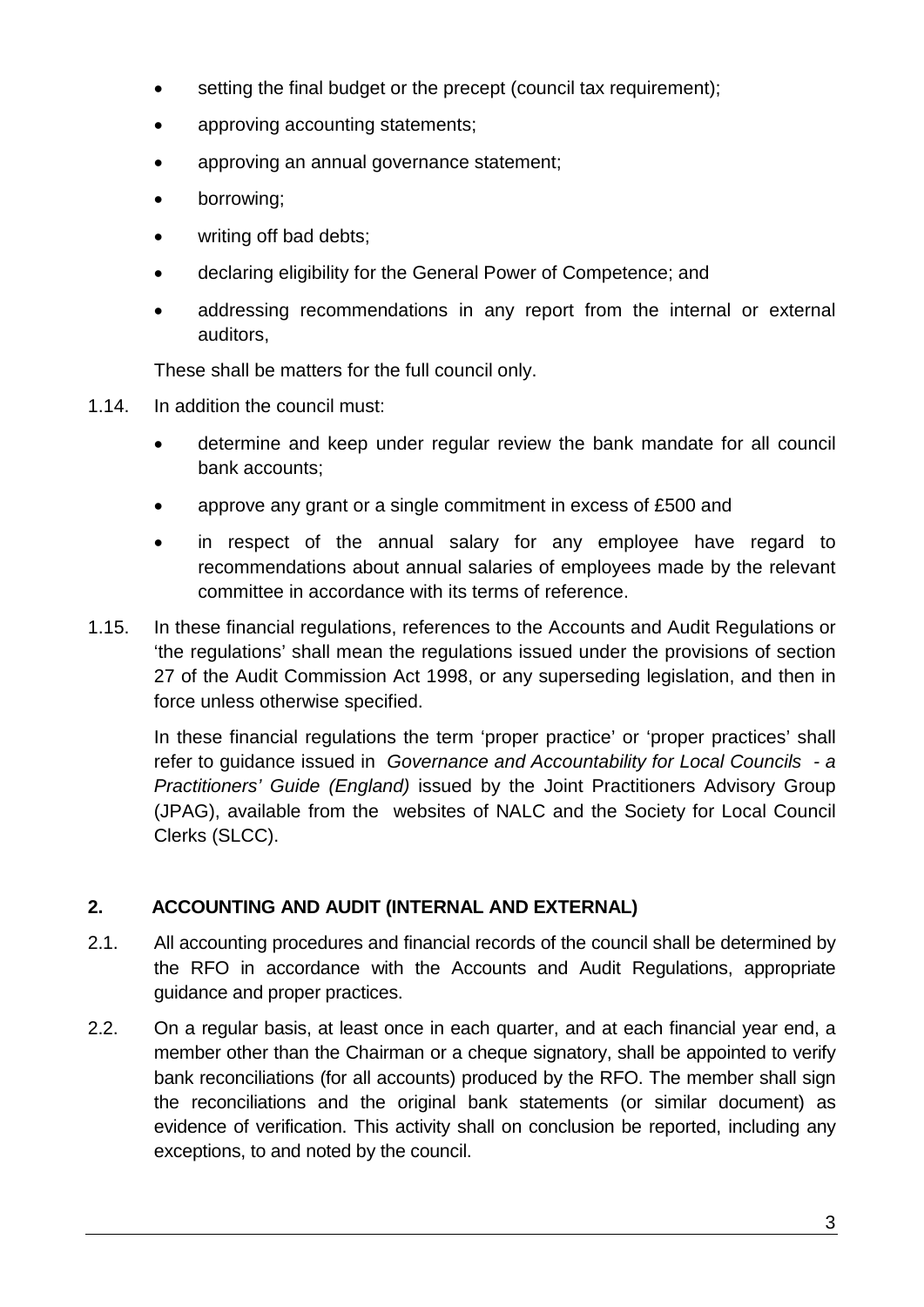- 2.3. The RFO shall complete the annual statement of accounts, annual report, and any related documents of the council contained in the Annual Return (as specified in proper practices) as soon as practicable after the end of the financial year and having certified the accounts shall submit them and report thereon to the council within the timescales set by the Accounts and Audit Regulations.
- 2.4. The council shall ensure that there is an adequate and effective system of internal audit of its accounting records, and of its system of internal control in accordance with proper practices. Any officer or member of the council shall make available such documents and records as appear to the council to be necessary for the purpose of the audit and shall, as directed by the council, supply the RFO, internal auditor, or external auditor with such information and explanation as the council considers necessary for that purpose.
- 2.5. The internal auditor shall be appointed by and shall carry out the work in relation to internal controls required by the council in accordance with proper practices.
- 2.6. The internal auditor shall:
	- be competent and independent of the financial operations of the council;
	- report to council in writing, or in person, on a regular basis with a minimum of one annual written report during each financial year;
	- to demonstrate competence, objectivity and independence, be free from any actual or perceived conflicts of interest, including those arising from family relationships; and
	- have no involvement in the financial decision making, management or control of the council.
- 2.7. Internal or external auditors may not under any circumstances:
	- perform any operational duties for the council;
	- initiate or approve accounting transactions; or
	- direct the activities of any council employee, except to the extent that such employees have been appropriately assigned to assist the internal auditor.
- 2.8. For the avoidance of doubt, in relation to internal audit the terms 'independent' and 'independence' shall have the same meaning as is described in proper practices.
- 2.9. The RFO shall make arrangements for the exercise of electors' rights in relation to the accounts including the opportunity to inspect the accounts, books, and vouchers and display or publish any notices and statements of account required by Audit Commission Act 1998, or any superseding legislation, and the Accounts and Audit Regulations.
- 2.10. The RFO shall, without undue delay, bring to the attention of all councillors any correspondence or report from internal or external auditors.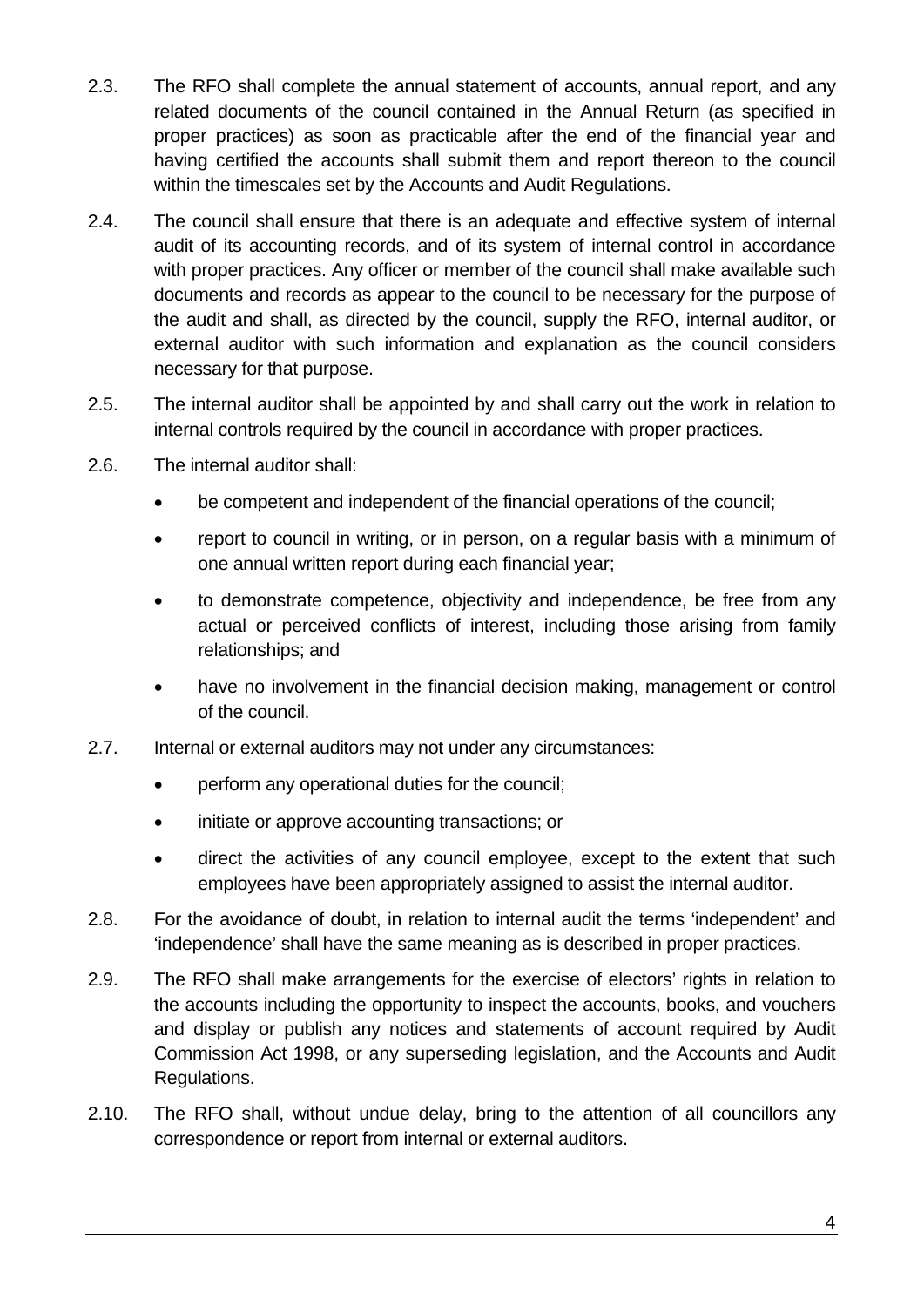### **3. ANNUAL ESTIMATES (BUDGET) AND FORWARD PLANNING**

- 3.1. The council shall review its forecast of revenue and capital receipts and payments. Having regard to the forecast, it shall thereafter formulate and submit proposals for the following financial year to the council not later than the end of December each year including any proposals for revising the forecast.
- 3.2. The RFO must each year, by no later than the end of November, prepare detailed estimates of all receipts and payments including the use of reserves, and all sources of funding for the following financial year in the form of a budget to be considered by the Finance & General Purposes committee and the council.
- 3.3. The council shall consider annual budget proposals including recommendations for the use of reserves and sources of funding.
- 3.4. The council shall fix the precept (council tax requirement), and relevant basic amount of council tax to be levied for the ensuing financial year not later than by the end of January each year. The RFO shall issue the precept to the billing authority and shall supply each member with a copy of the approved annual budget.
- 3.5. The approved annual budget shall form the basis of financial control for the ensuing year.

### **4. BUDGETARY CONTROL AND AUTHORITY TO SPEND**

- 4.1. Expenditure on revenue items may be authorised up to the amounts included for that class of expenditure in the approved budget. This authority is to be determined by:
	- the council for all items over £500
	- the Clerk, for any items below £500.

Such authority is to be evidenced by a minute or by an authorisation slip duly signed by the Clerk.

Contracts may not be disaggregated to avoid controls imposed by these regulations.

- 4.2. No expenditure may be authorised that will exceed the amount provided in the revenue budget for that class of expenditure other than by resolution of the council. During the budget year and with the approval of council having considered fully the implications for public services, unspent and available amounts may be moved to other budget headings or to an earmarked reserve as appropriate ('virement').
- 4.3. Unspent provisions in the revenue or capital budgets for completed projects shall not be carried forward to a subsequent year.
- 4.4. The salary budgets are to be reviewed at least annually in November for the following financial year and such review shall be evidenced by a hard copy schedule signed by the Clerk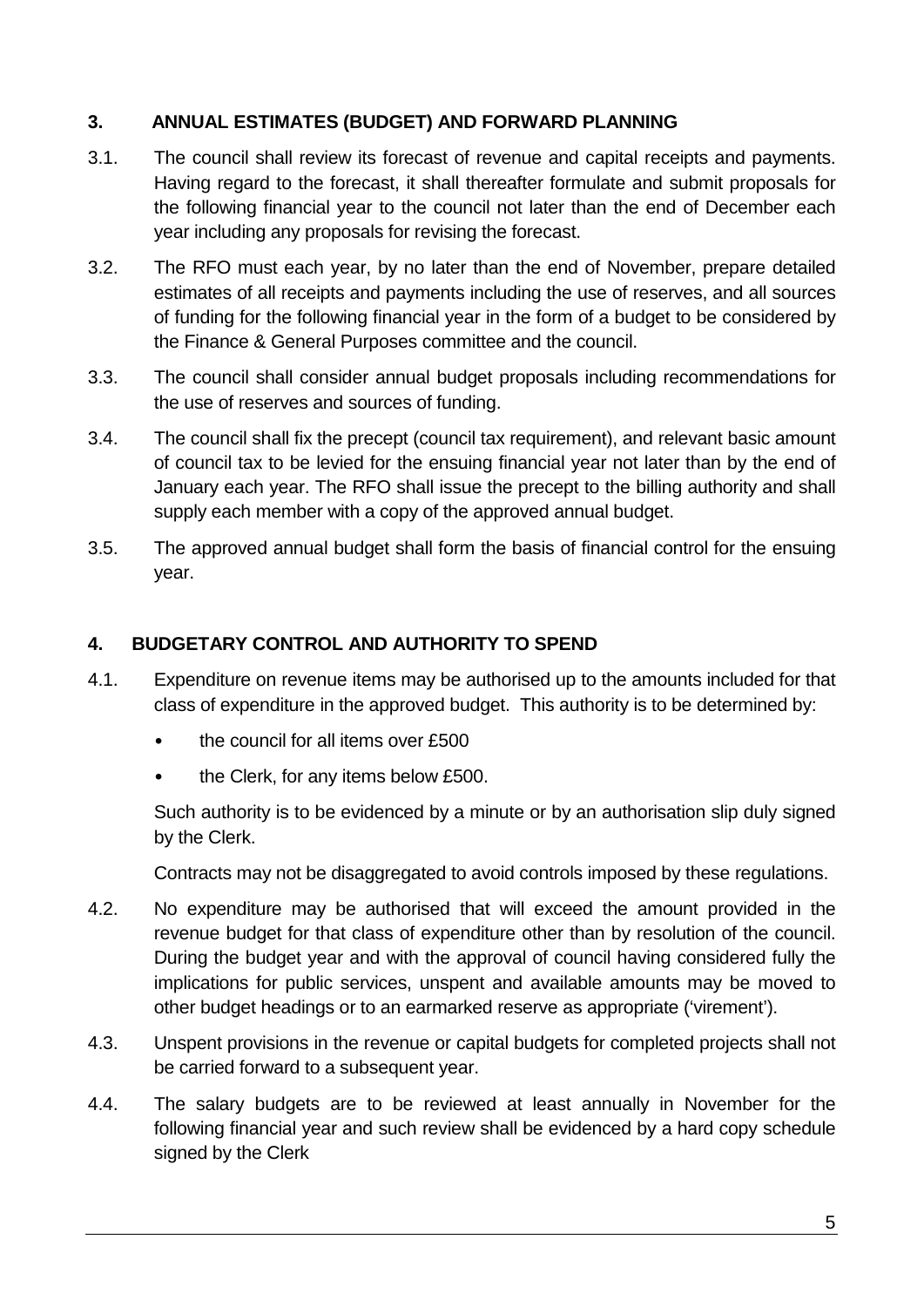- 4.5. In cases of extreme risk to the delivery of council services, the clerk may authorise revenue expenditure on behalf of the council which in the clerk's judgement it is necessary to carry out. Such expenditure includes repair, replacement or other work, whether or not there is any budgetary provision for the expenditure, subject to a limit of £500. The Clerk shall report such action to the chairman as soon as possible and to the council as soon as practicable thereafter.
- 4.6. No expenditure shall be authorised in relation to any capital project and no contract entered into or tender accepted involving capital expenditure unless the council is satisfied that the necessary funds are available and the requisite borrowing approval has been obtained.
- 4.7. All capital works shall be administered in accordance with the council's standing orders and financial regulations relating to contracts.
- 4.8. The RFO shall regularly provide the council with a statement of receipts and payments to date under each head of the budgets, comparing actual expenditure to the appropriate date against that planned as shown in the budget. These statements are to be prepared at least at the end of each financial quarter and shall show explanations of material variances. For this purpose "material" shall be in excess of 15% of the budget.
- 4.9. Changes in earmarked reserves shall be approved by council as part of the budgetary control process.

#### **5. BANKING ARRANGEMENTS AND AUTHORISATION OF PAYMENTS**

- 5.1. The council's banking arrangements, including the bank mandate, shall be made by the RFO and approved by the council; banking arrangements may not be delegated to a committee or councillor. They shall be regularly reviewed for safety and efficiency.
- 5.2. The RFO shall prepare a schedule of payments requiring authorisation, forming part of the Agenda for the Meeting and, together with the relevant invoices, present the schedule to council. The council shall review the schedule for compliance and, having satisfied itself shall authorise payment by a resolution of the council. The approved schedule shall be ruled off and initialled by two signatories of the council. A detailed list of all payments shall be disclosed within or as an attachment to the minutes of the meeting at which payment was authorised. Personal payments (including salaries, wages, expenses and any payment made in relation to the termination of a contract of employment) may be summarised to remove public access to any personal information.
- 5.3. All invoices for payment shall be examined, verified and certified by the RFO to confirm that the work, goods or services to which each invoice relates has been received, carried out, examined and represents expenditure previously approved by the council.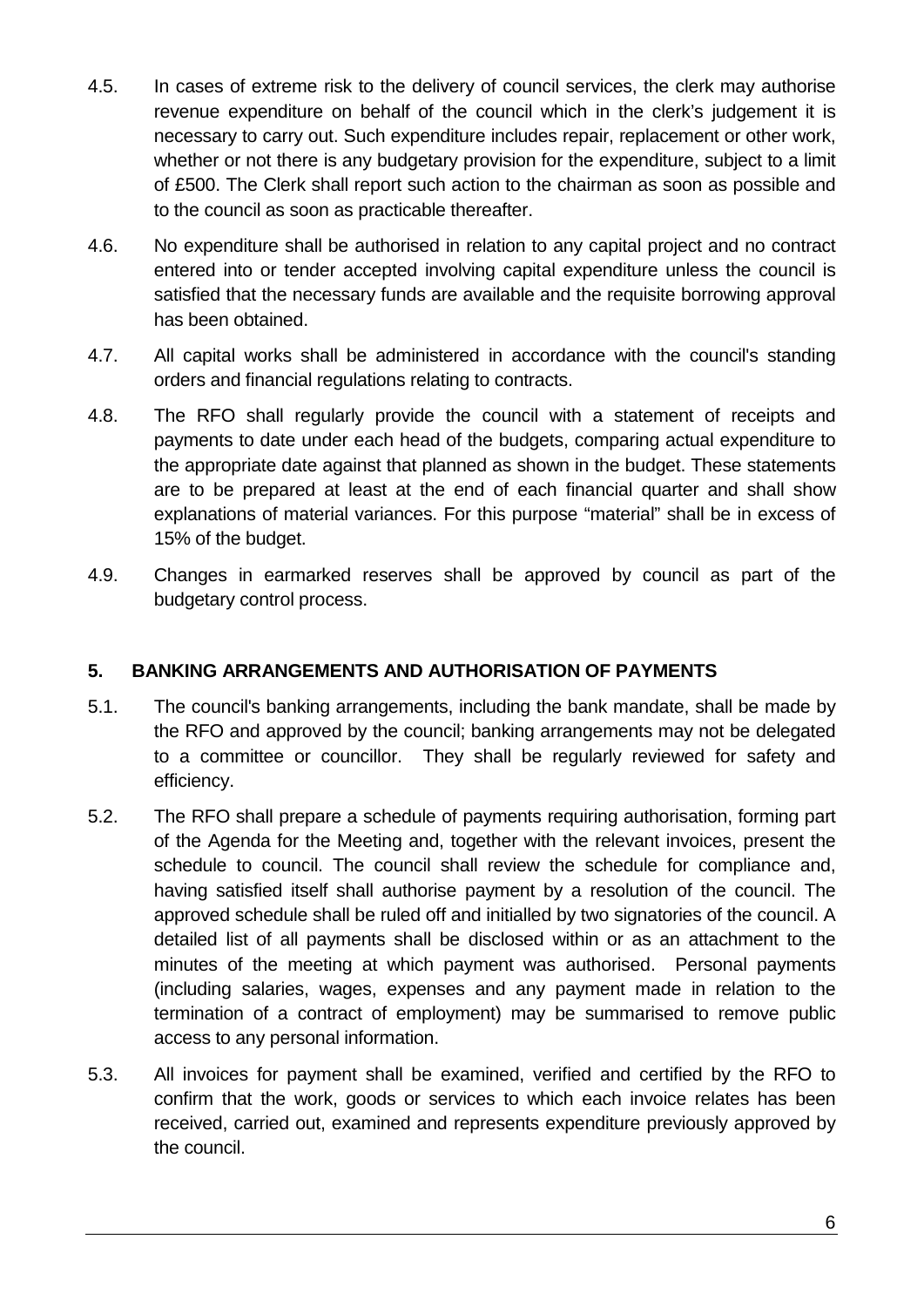- 5.4. The RFO shall examine invoices for arithmetical accuracy and analyse them to the appropriate expenditure heading. The RFO shall take all steps to pay all invoices submitted, and which are in order, at the next available council meeting.
- 5.5. The Clerk and RFO shall have delegated authority to authorise the payment of items only in the following circumstances:
	- a) If a payment is necessary to avoid a charge to interest under the Late Payment of Commercial Debts (Interest) Act 1998, and the due date for payment is before the next scheduled Meeting of council, where the Clerk and RFO certify that there is no dispute or other reason to delay payment, provided that a list of such payments shall be submitted to the next appropriate meeting of council
	- b) An expenditure item authorised under 5.6 below (continuing contracts and obligations) provided that a list of such payments shall be submitted to the next appropriate meeting of council [or finance committee]; or
	- c) fund transfers within the councils banking arrangements up to the sum of £10,000, provided that a list of such payments shall be submitted to the next appropriate meeting of council
- 5.6. For each financial year the Clerk and RFO shall draw up a list of due payments which arise on a regular basis as the result of a continuing contract, statutory duty, or obligation (such as but not exclusively, Salaries, PAYE and NI, Superannuation Fund and regular maintenance contracts and the like for which council may authorise payment for the year provided that the requirements of regulation 4.1 (Budgetary Controls) are adhered to, provided also that a list of such payments shall be submitted to the next appropriate meeting of council.
- 5.7. A record of regular payments made under 5.6 above shall be drawn up and be signed by two members on each and every occasion when payment is authorised thus controlling the risk of duplicated payments being authorised and / or made.
- 5.8. Members are subject to the Code of Conduct that has been adopted by the council and shall comply with the Code and Standing Orders when a decision to authorise or instruct payment is made in respect of a matter in which they have a disclosable pecuniary or other interest, unless a dispensation has been granted.

# **6. INSTRUCTIONS FOR THE MAKING OF PAYMENTS**

- 6.1. The council will make safe and efficient arrangements for the making of its payments.
- 6.2. Following authorisation under Financial Regulation 5 above, the council, or, if so delegated, the Clerk or RFO shall give instruction that a payment shall be made.
- 6.3. All payments shall be effected by cheque or other instructions to the council's bankers, or otherwise, in accordance with a resolution of council
- 6.4. Cheques or orders for payment drawn on the bank account in accordance with the schedule as presented to council or committee shall be signed by two members of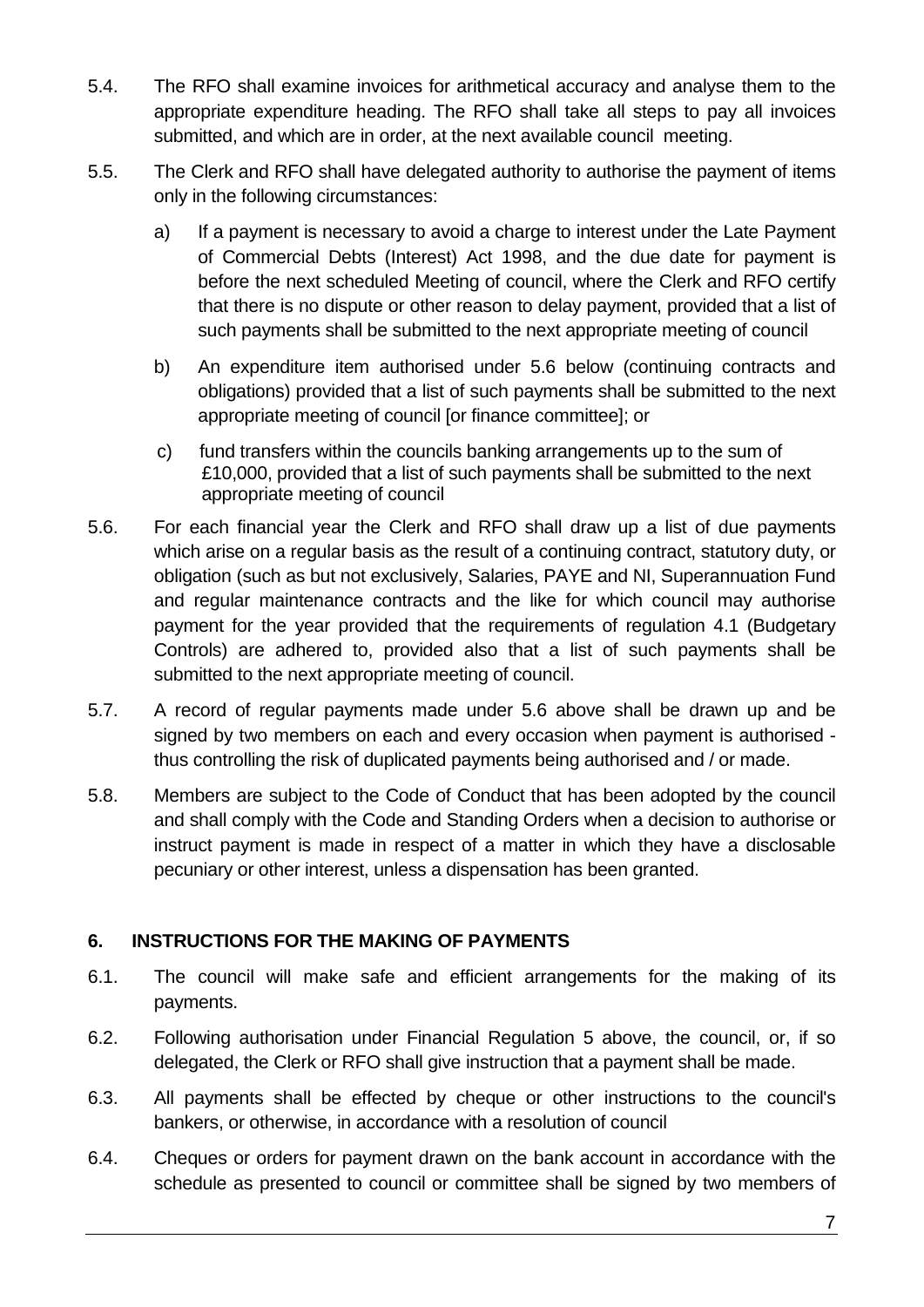council in accordance with a resolution instructing that payment. If a member who is also a bank signatory has declared a disclosable pecuniary interest, or has any other interest, in the matter in respect of which the payment is being made, that councillor shall be required to consider Standing Orders, and thereby determine whether it is appropriate and / or permissible to be a signatory to the transaction in question.

- 6.5. To indicate agreement of the details shown on the cheque or order for payment with the counterfoil and the invoice or similar documentation, the signatories shall each also initial the cheque counterfoil.
- 6.6. Cheques or orders for payment shall not normally be presented for signature other than at a council meeting (including immediately before or after such a meeting). Any signatures obtained away from such meetings shall be reported to the council at the next meeting.
- 6.7. If thought appropriate by the council, payment for utility supplies (energy, telephone and water) and any National Non-Domestic Rates may be made by variable direct debit provided that the instructions are signed by two members and any payments are reported to council as made.

 The approval of the use of a variable direct debit shall be renewed by resolution of the council at least every two years.

- 6.8. If thought appropriate by the council, payment for certain items (principally salaries) may be made by banker's standing order provided that the instructions are signed, or otherwise evidenced by two members are retained and any payments are reported to council as made. The approval of the use of a banker's standing order shall be renewed by resolution of the council at least every two years.
- 6.9. If thought appropriate by the council, payment for certain items may be made by BACS or CHAPS methods provided that the instructions for each payment are signed, or otherwise evidenced, by two authorised bank signatories are retained and any payments are reported to council as made. The approval of the use of BACS or CHAPS shall be reviewed and approved by resolution of the council annually.
- 6.10. If thought appropriate by the council payment for certain items may be made by internet banking transfer provided evidence is retained showing which members approved the payment.
- 6.11. Where a computer requires use of a personal identification number (PIN) or other password(s), for access to the council's records on that computer, a note shall be made of the PIN and Passwords and shall be handed to and retained by the Chairman of Council in a sealed dated envelope. This envelope may not be opened other than in the presence of two other councillors. After the envelope has been opened, in any circumstances, the PIN and / or passwords shall be changed as soon as practicable. The fact that the sealed envelope has been opened, in whatever circumstances, shall be reported to all members immediately and formally to the next available meeting of the council. This will not be required for a member's personal computer used only for remote authorisation of bank payments.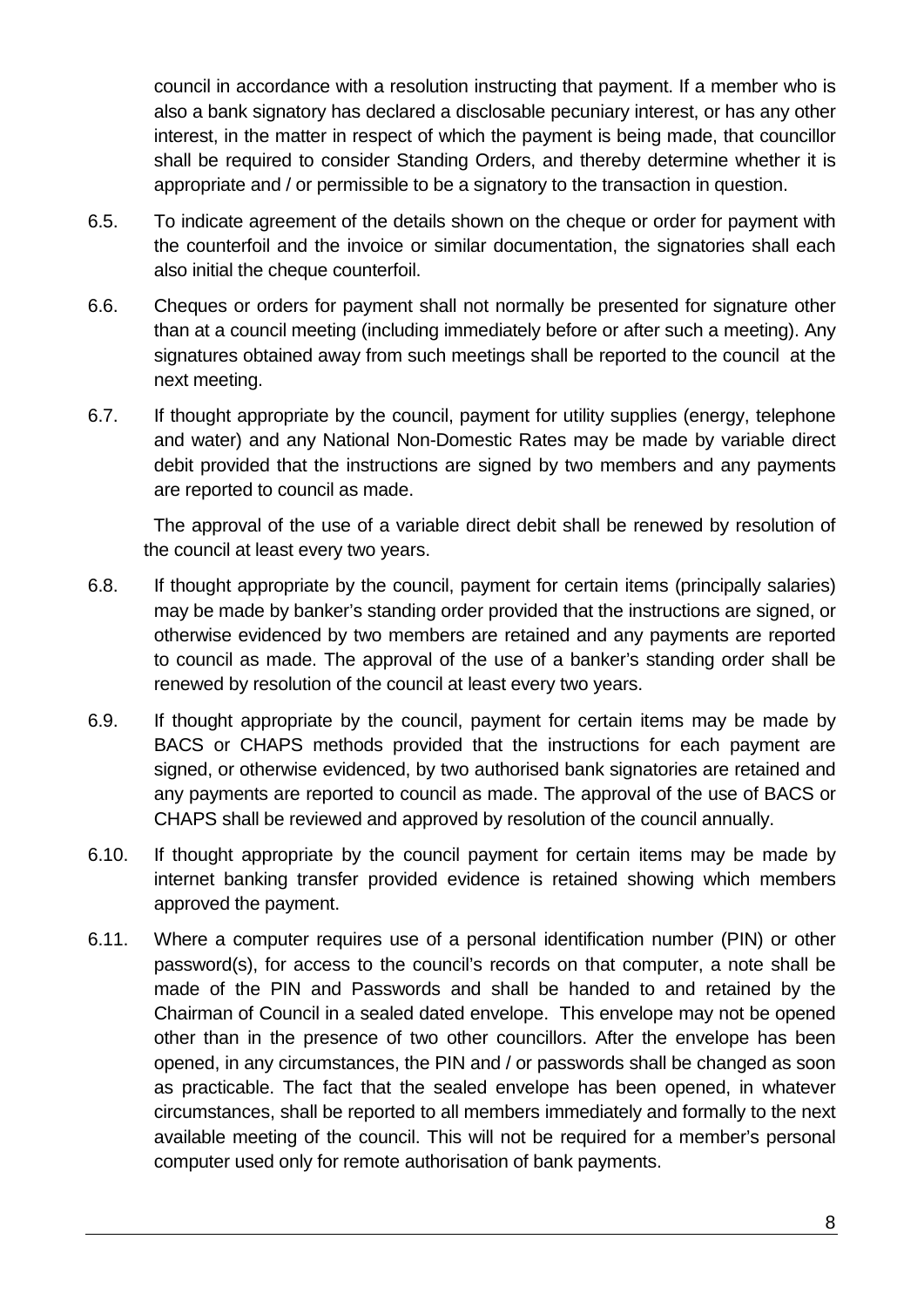- 6.12. No employee or councillor shall disclose any PIN or password, relevant to the working of the council or its bank accounts, to any person not authorised in writing by the council or a duly delegated committee.
- 6.13. Monthly back-up copies of the records on any computer shall be made and shall be stored securely away from the computer in question, and preferably off site.
- 6.14. The council, and any members using computers for the council's financial business, shall ensure that anti-virus, anti-spyware and firewall, software with automatic updates, together with a high level of security, is used.
- 6.15. Where internet banking arrangements are made with any bank, the Clerk [RFO] shall be appointed as the Service Administrator. The bank mandate approved by the council shall identify a number of councillors who will be authorised to approve transactions on those accounts. The bank mandate will state clearly the amounts of payments that can be instructed by the use of the Service Administrator alone, or by the Service Administrator with a stated number of approvals.
- 6.16. Changes to account details for suppliers, which are used for internet banking may only be changed on written hard copy notification by the supplier and supported by hard copy authority for change signed by the Clerk/RFO. A programme of regular checks of standing data with suppliers will be followed.
- 6.17. Any corporate credit card or trade card account opened by the council will be specifically restricted to use by the Clerk/RFO and designated officers as agreed by the council and shall be subject to automatic payment in full at each month-end.

 Personal credit or debit cards of members or staff shall not be used unless authorised by the RFO up to a limit of £500.

6.18. The council will not maintain any form of cash float. All cash received must be banked intact. Any payments made in cash by the Clerk/RFO (for example for postage or minor stationery items) shall be refunded on a regular basis, at least quarterly.

# **7. PAYMENT OF SALARIES**

- 7.1. As an employer, the council shall make arrangements to meet fully the statutory requirements placed on all employers by PAYE and National Insurance legislation. The payment of all salaries shall be made in accordance with payroll records and the rules of PAYE and National Insurance currently operating, and salary rates shall be as agreed by council, or duly delegated committee.
- 7.2. Payment of salaries and payment of deductions from salary such as may be required to be made for tax, national insurance and pension contributions, or similar statutory or discretionary deductions must be made in accordance with the payroll records and on the appropriate dates stipulated in employment contracts, provided that each payment is reported to the next available council meeting, as set out in these regulations above.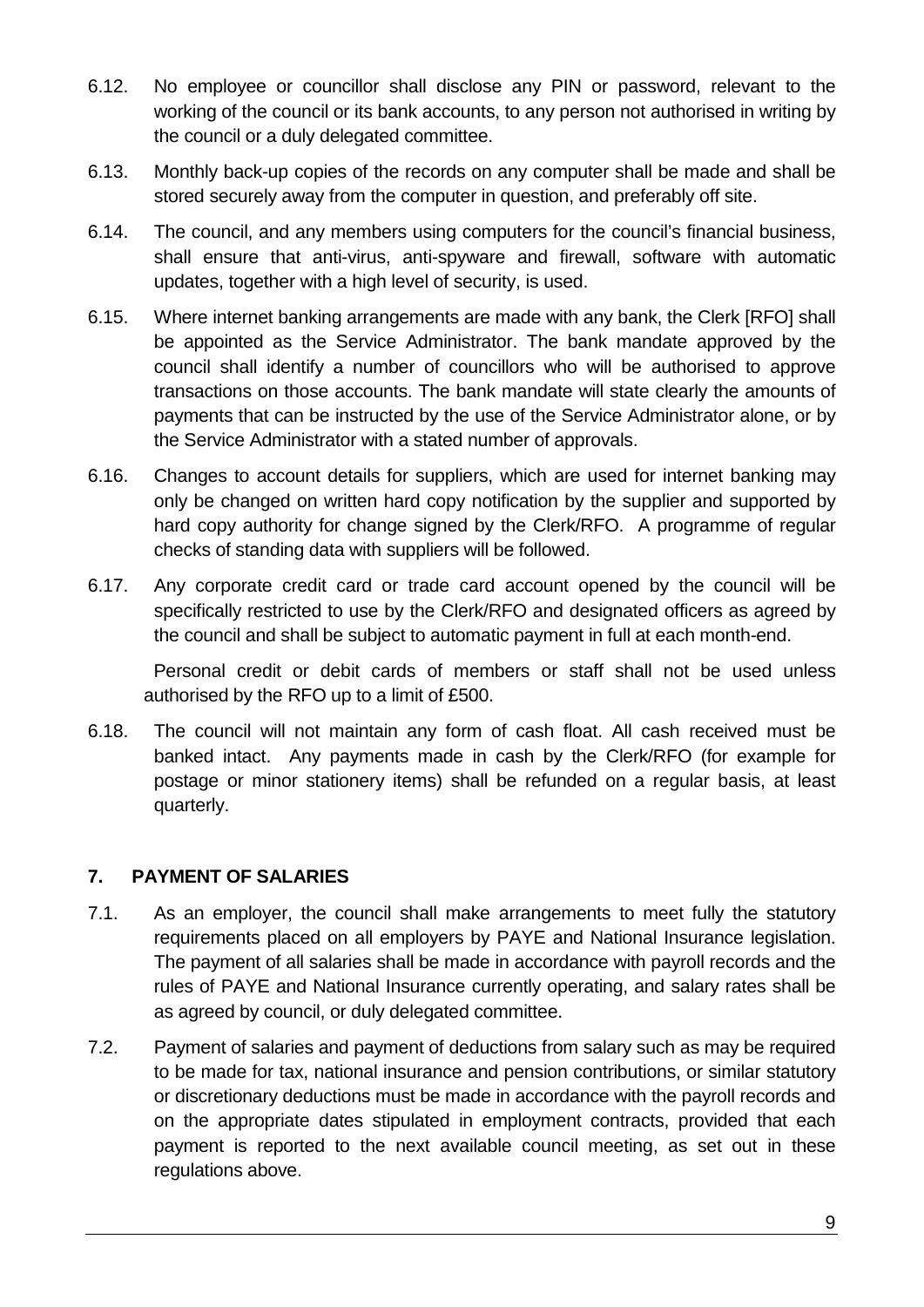- 7.3. No changes shall be made to any employee's pay, emoluments, or terms and conditions of employment without the prior consent of the council
- 7.4. The total of such payments in each calendar month shall be reported with all other payments as made as may be required under these Financial Regulations, to ensure that only payments due for the period have actually been paid.
- 7.5. Any termination payments shall be supported by a clear business case and reported to the council. Termination payments shall only be authorised by council.
- 7.6. Before employing interim staff the council must consider a full business case.

### **8. LOANS AND INVESTMENTS**

- 8.1. All borrowings shall be effected in the name of the council, after obtaining any necessary borrowing approval. Any application for borrowing approval shall be approved by Council as to terms and purpose. The application for borrowing approval, and subsequent arrangements for the loan shall only be approved by full council.
- 8.2. All loans and investments shall be negotiated in the name of the council and shall be for a set period in accordance with council policy.
- 8.3. All investments of money under the control of the council shall be in the name of the council.
- 8.4. All investment certificates and other documents relating thereto shall be retained in the custody of the RFO.
- 8.5. Payments in respect of short term or long term investments, including transfers between bank accounts held in the same bank, or branch, shall be made in accordance with Regulation 5 (Authorisation of payments) and Regulation 6 (Instructions for payments).

# **9. INCOME**

- 9.1. The collection of all sums due to the council shall be the responsibility of and under the supervision of the RFO.
- 9.2. Particulars of all charges to be made for work done, services rendered or goods supplied shall be agreed annually by the council, notified to the RFO and the RFO shall be responsible for the collection of all accounts due to the council.
- 9.3. The council will review all fees and charges at least annually, following a report of the Clerk.
- 9.4. Any sums found to be irrecoverable and any bad debts shall be reported to the council and shall be written off in the year.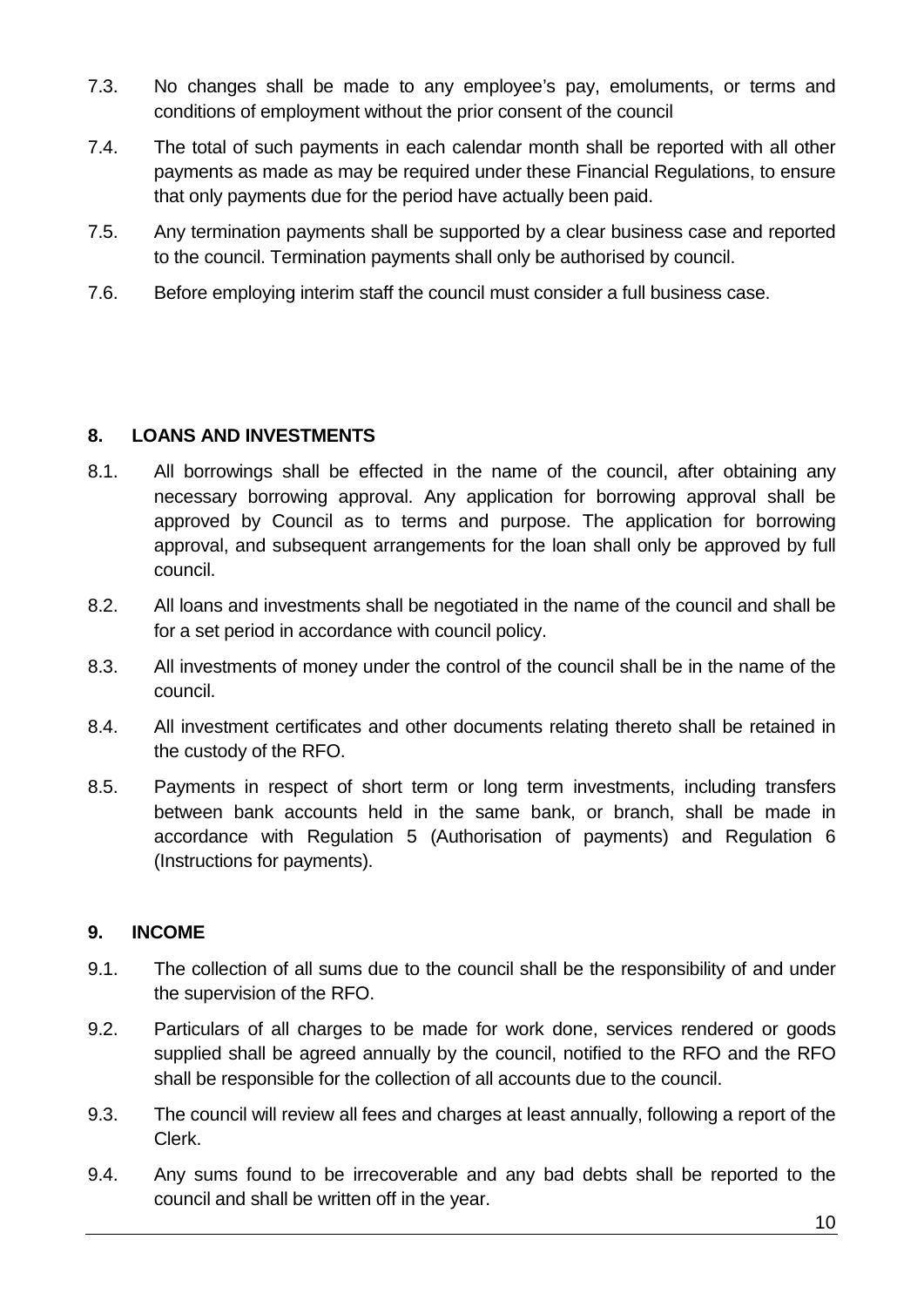- 9.5. All sums received on behalf of the council shall be banked intact as directed by the RFO. In all cases, all receipts shall be deposited with the council's bankers with such frequency as the RFO considers necessary.
- 9.6. The origin of each receipt shall be entered on the paying-in slip.
- 9.7. Personal cheques shall not be cashed out of money held on behalf of the council.
- 9.8. The RFO shall promptly complete any VAT Return that is required. Any repayment claim due in accordance with VAT Act 1994 section 33 shall be made at least annually coinciding with the financial year end.
- 9.9. Where any significant sums of cash are regularly received by the council, the RFO shall take such steps as are agreed by the council to ensure that more than one person is present when the cash is counted in the first instance, that there is a reconciliation to some form of control such as countersigning, and that appropriate care is taken in the security and safety of individuals banking such cash.
- 9.10. Any income arising which is the property of a charitable trust shall be paid into a charitable bank account. Instructions for the payment of funds due from the charitable trust to the council (to meet expenditure already incurred by the authority) will be given by the Managing Trustees of the charity meeting separately from any council meeting(see also Regulation 16 below) .

# **10. ORDERS FOR WORK, GOODS AND SERVICES**

- 10.1. An official order or letter shall be issued for all work, goods and services unless a formal contract is to be prepared or an official order would be inappropriate. Copies of orders shall be retained.is generally understood to include all fixed assets. Any Order books shall be controlled by the RFO.
- 10.2. All members and officers are responsible for obtaining value for money at all times. An officer issuing an official order shall ensure as far as reasonable and practicable that the best available terms are obtained in respect of each transaction, usually by obtaining three or more quotations or estimates from appropriate suppliers, subject to any *de minimis* provisions in Regulation 11.1 below.
- 10.3. A member may not issue an official order or make any contract on behalf of the council.
- 10.4. The RFO shall verify the lawful nature of any proposed purchase before the issue of any order, and in the case of new or infrequent purchases or payments, the RFO shall ensure that the statutory authority shall be reported to the meeting at which the order is approved so that the minutes can record the power being used.

# **11. CONTRACTS**

11.1. Procedures as to contracts are laid down as follows: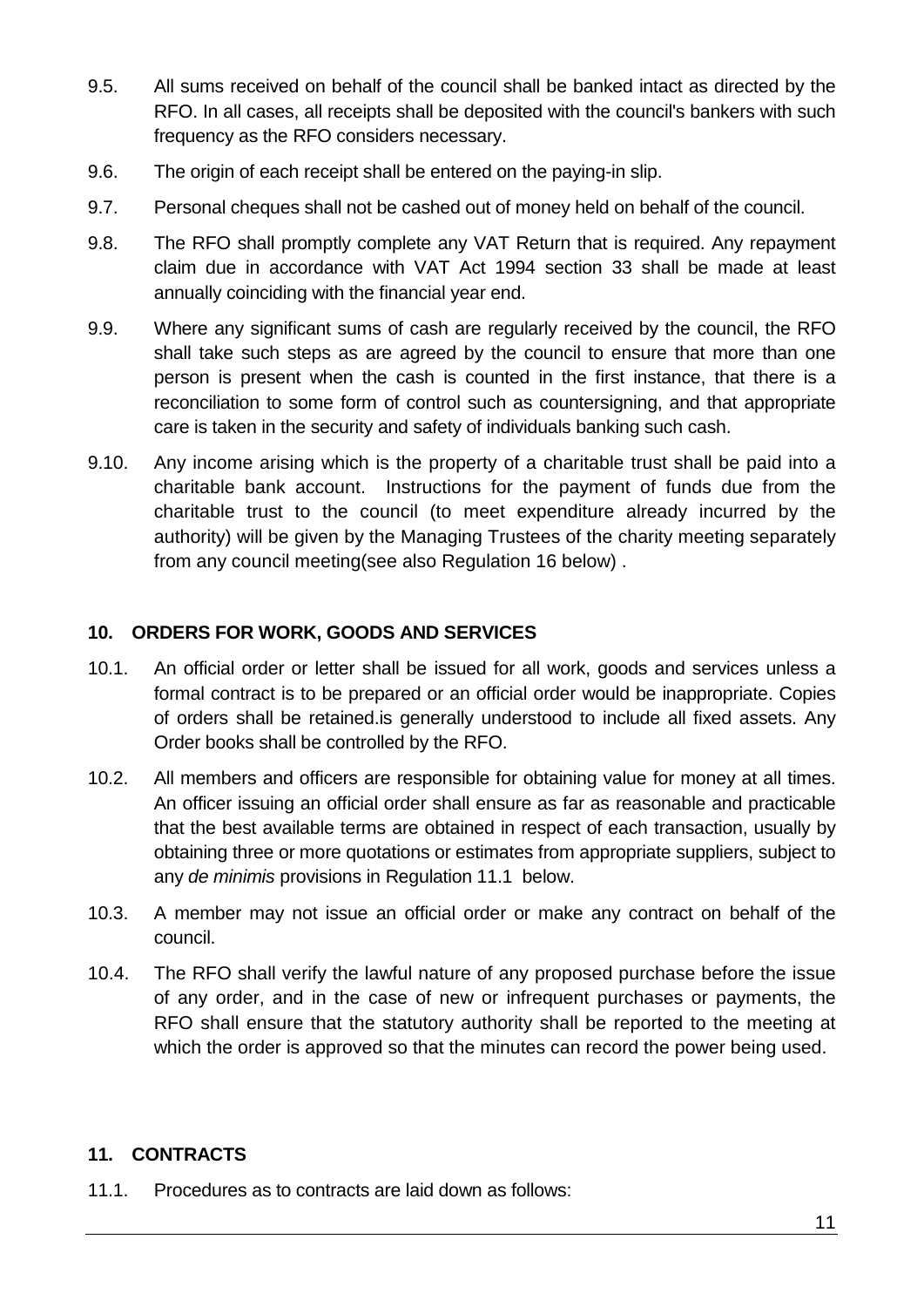- a. Every contract shall comply with these financial regulations, and no exceptions shall be made otherwise than in an emergency provided that this regulation need not apply to contracts which relate to items (i) to (vi) below:
	- i. for the supply of gas, electricity, water, sewerage and telephone services;
	- ii. for specialist services such as are provided by solicitors, accountants, surveyors and planning consultants;
	- iii. for work to be executed or goods or materials to be supplied which consist of repairs to or parts for existing machinery or equipment or plant;
	- iv. for work to be executed or goods or materials to be supplied which constitute an extension of an existing contract by the council;
	- v. for additional audit work of the external auditor up to an estimated value of £500 (in excess of this sum the Clerk and RFO shall act after consultation with the Chairman and Vice Chairman of council); and
	- vi. for goods or materials proposed to be purchased which are proprietary articles and / or are only sold at a fixed price.
- b. Where it is intended to enter into a contract exceeding £60,000 in value for the supply of goods or materials or for the execution of works or specialist services other than such goods, materials, works or specialist services as are excepted as set out in paragraph (a) the Clerk shall invite tenders from at least three firms to be taken from the appropriate approved list. (SEE also (i) below re Contract Finder website)
- c. When applications are made to waive financial regulations relating to contracts to enable a price to be negotiated without competition the reason shall be embodied in a recommendation to the council.
- d. Such invitation to tender shall state the general nature of the intended contract and the Clerk shall obtain the necessary technical assistance to prepare a specification in appropriate cases. The invitation shall in addition state that tenders must be addressed to the Clerk in the ordinary course of post. Each tendering firm shall be supplied with a specifically marked envelope in which the tender is to be sealed and remain sealed until the prescribed date for opening tenders for that contract.
- e. All sealed tenders shall be opened at the same time on the prescribed date by the Clerk in the presence of at least one member of council.
- f. If less than three tenders are received for contracts above £60,000 or if all the tenders are identical the council may make such arrangements as it thinks fit for procuring the goods or materials or executing the works.
- g. Any invitation to tender issued under this regulation shall be subject to Standing **Orders**
- h. When it is to enter into a contract of less than £25,000 in value for the supply of goods or materials or for the execution of works or specialist services other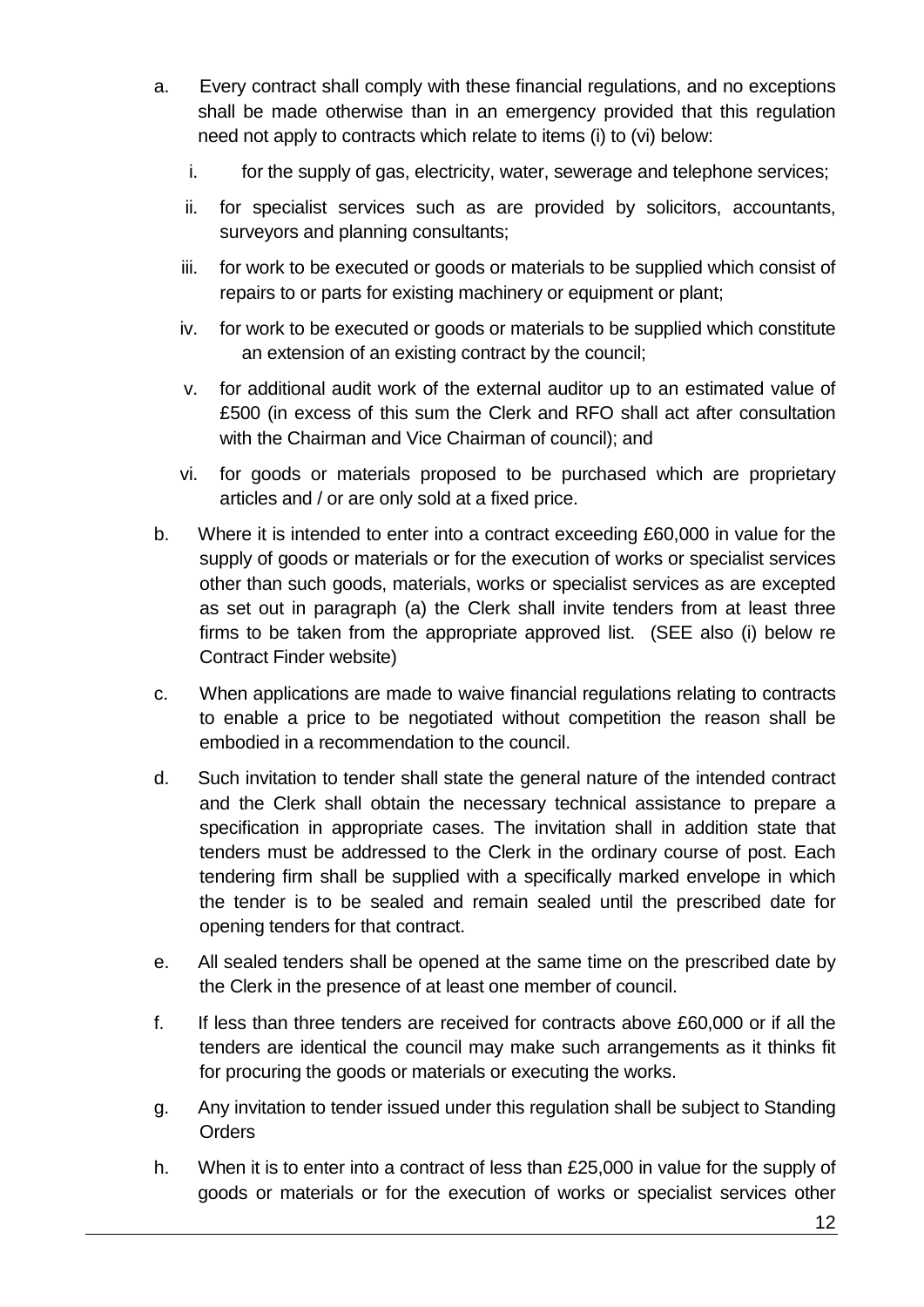than such goods, materials, works or specialist services as are excepted as set out in paragraph (a) the Clerk/RFO shall obtain 3 quotations (priced descriptions of the proposed supply); where the value is below £3,000 and above £100 the Clerk or RFO shall strive to obtain 3 estimates. Otherwise, Regulation 10 (3) above shall apply.

- i. When a contract is estimated to be over £25,000 the Contracts Finder website must be used and other light touch rules in the Public Contracts Regulations 2015 applied. When a contract is estimated to be over £164,176 other detailed and complex requirements in the 2015 Regulations will be applied.
	- h. The council shall not be obliged to accept the lowest or any tender, quote or estimate.
	- i. Should it occur that the council does not accept any tender, quote or estimate, the work is not allocated and the council requires further pricing, provided that the specification does not change, no person shall be permitted to submit a later tender, estimate or quote who was present when the original decision making process was being undertaken.
	- j. The European Union Procurement Directive shall apply and the terms of the Public Contracts Regulations 2015 and the Utilities Contracts Regulations 2015 including thresholds shall be followed.

# **12. [PAYMENTS UNDER CONTRACTS FOR BUILDING OR OTHER CONSTRUCTION WORKS**

- 12.1. Payments on account of the contract sum shall be made within the time specified in the contract by the RFO upon authorised certificates of the architect or other consultants engaged to supervise the contract (subject to any percentage withholding as may be agreed in the particular contract).
- 12.2. Where contracts provide for payment by instalments the RFO shall maintain a record of all such payments. In any case where it is estimated that the total cost of work carried out under a contract, excluding agreed variations, will exceed the contract sum of 5% or more a report shall be submitted to the council.
- 12.3. Any variation to a contract or addition to or omission from a contract must be approved by the council and Clerk to the contractor in writing, the council being informed where the final cost is likely to exceed the financial provision.]

#### **13. STORES AND EQUIPMENT**

13.1. The officer in charge of each section shall be responsible for the care and custody of stores and equipment in that section.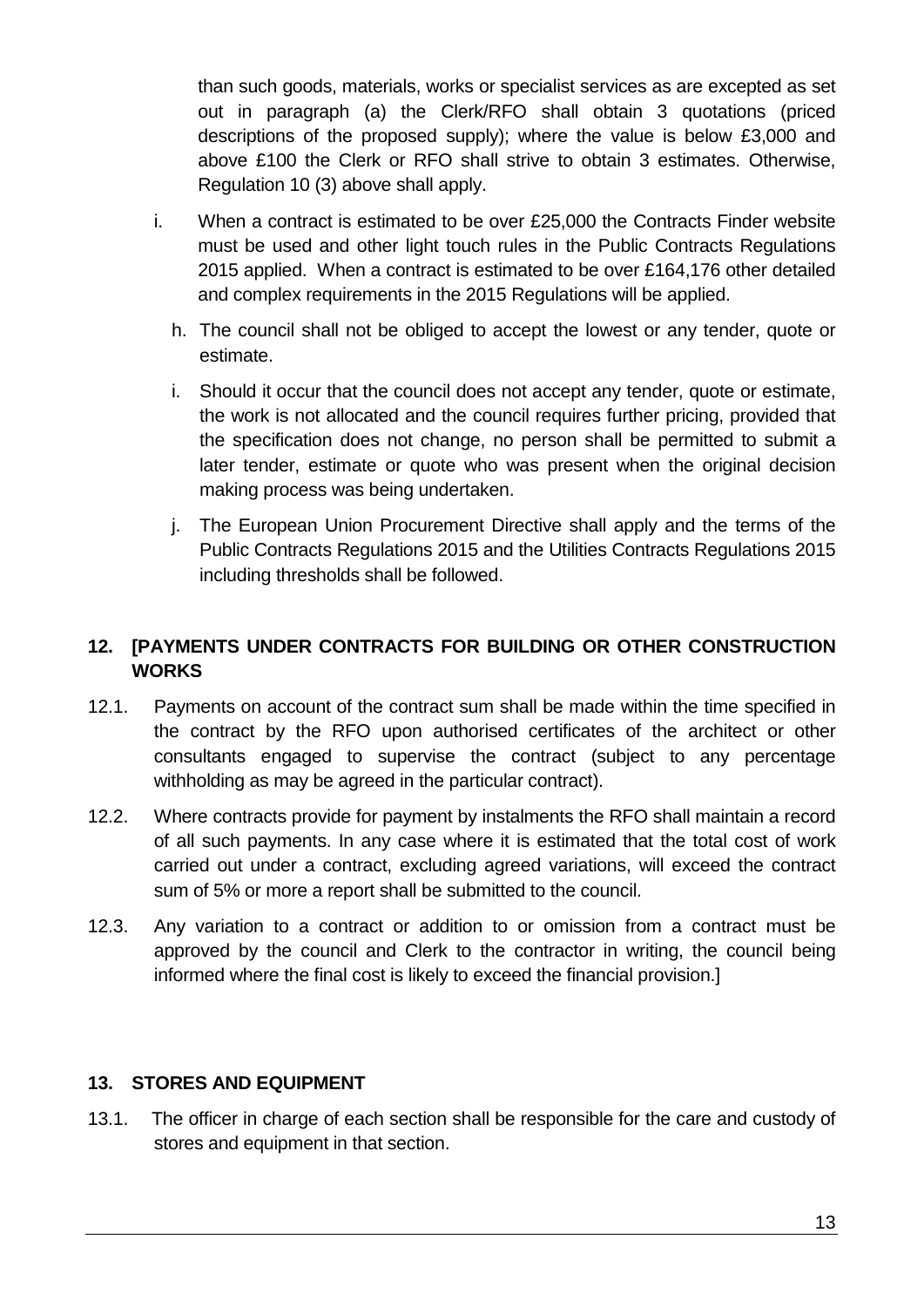- 13.2. Delivery notes shall be obtained in respect of all goods received into store or otherwise delivered and goods must be checked as to order and quality at the time delivery is made.
- 13.3. Stocks shall be kept at the minimum levels consistent with operational requirements.
- 13.4. The RFO shall be responsible for periodic checks of stocks and stores at least annually.

### **14. ASSETS, PROPERTIES AND ESTATES**

- 14.1. The Clerk shall make appropriate arrangements for the custody of all title deeds and Land Registry Certificates of properties held by the council. The RFO shall ensure a record is maintained of all properties held by the council, recording the location, extent, plan, reference, purchase details, nature of the interest, tenancies granted, rents payable and purpose for which held in accordance with Accounts and Audit Regulations.
- 14.2. No tangible moveable property shall be purchased or otherwise acquired, sold, leased or otherwise disposed of, without the authority of the council, together with any other consents required by law, save where the estimated value of any one item of tangible movable property does not exceed [£250].
- 14.3. No real property (interests in land) shall be sold, leased or otherwise disposed of without the authority of the council, together with any other consents required by law. In each case a report in writing shall be provided to council in respect of valuation and surveyed condition of the property (including matters such as planning permissions and covenants) together with a proper business case (including an adequate level of consultation with the electorate).
- 14.4. No real property (interests in land) shall be purchased or acquired without the authority of the full council. In each case a report in writing shall be provided to council in respect of valuation and surveyed condition of the property (including matters such as planning permissions and covenants) together with a proper business case (including an adequate level of consultation with the electorate).
- 14.5. Subject only to the limit set in Reg. 14.2 above, no tangible moveable property shall be purchased or acquired without the authority of the full council. In each case a report in writing shall be provided to council with a full business case.
- 14.6. The RFO shall ensure that an appropriate and accurate Register of Assets and Investments is kept up to date. The continued existence of tangible assets shown in the Register shall be verified at least annually, possibly in conjunction with a health and safety inspection of assets.

#### **15. INSURANCE**

15.1. Following the annual risk assessment (per Financial Regulation 17), the RFO shall effect all insurances and negotiate all claims on the council's insurers